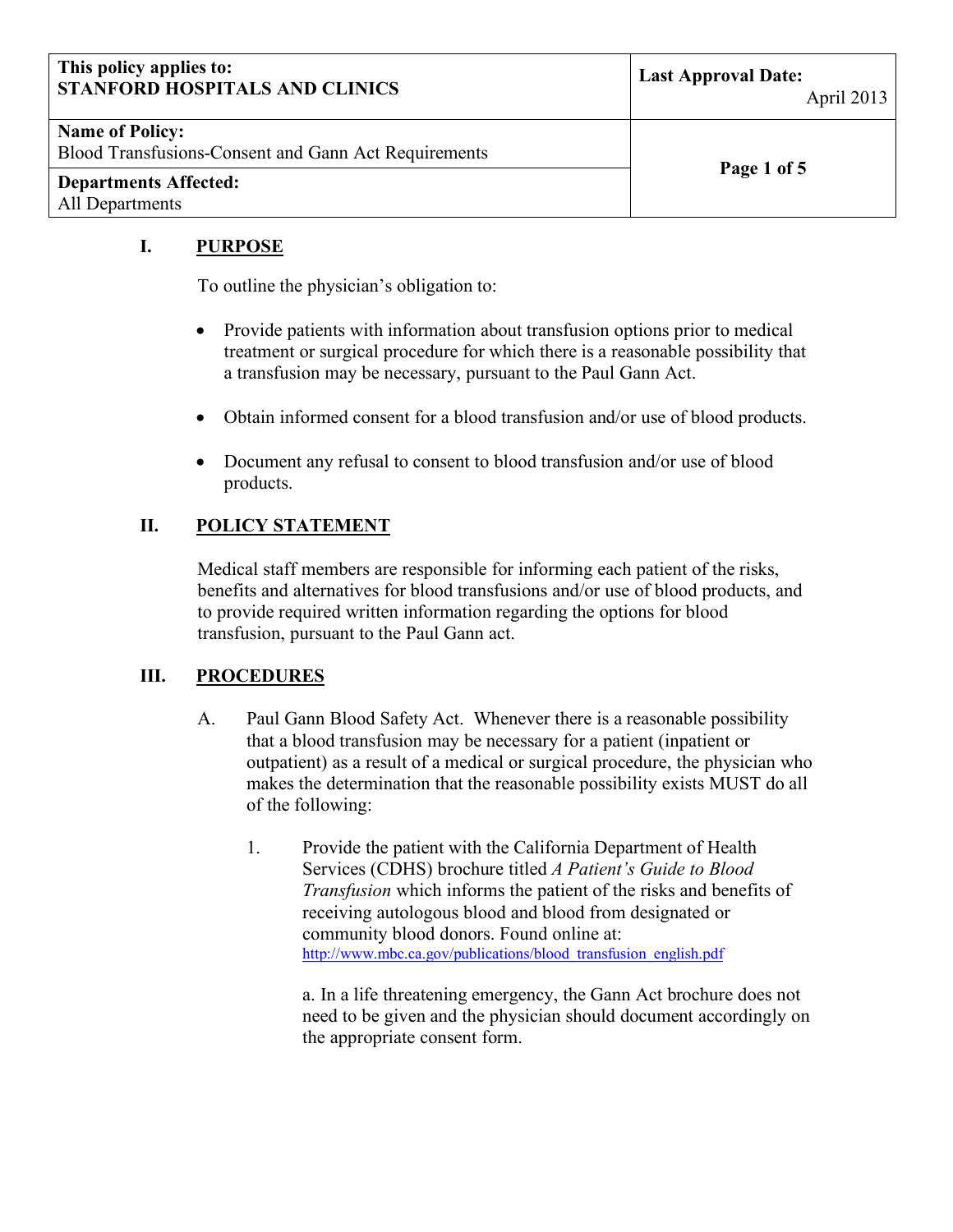#### **This policy applies to: STANFORD HOSPITALS AND CLINICS Last Approval Date:**

#### **Name of Policy:**

Blood Transfusions-Consent and Gann Act Requirements **Page 2 of 5**

#### **Departments Affected:** All Departments

2. Allow adequate time before the medical procedure or surgery for autologous or designated blood donation to take place, unless the patient declines, there is a life-threatening emergency or where there are medical contraindications.

- 3. Frequency of Providing Patients with Gann Act brochure.
	- a. For inpatients, the Gann Act brochure must be given to patients once per admission.
	- b. For inpatients or outpatients who are undergoing a serial course of treatment which requires multiple admissions/treatments and blood transfusions, such as chemotherapy or apheresis treatments, the Gann Act brochure must be given once a year. If the Gann Act brochure is revised by CDHS during this period, a new brochure should be given to the patient.

Documentation of Gann Act

- 4.
- a. Documentation of Gann Act can be found on the following consent forms: *Consent to Operation*, *Procedure and Administration of Anesthesia (Form #15-01)* or *Consent Blood Transfusions, Blood Products and Gann Act (Form #15-2671)*.
- B. Obtaining Informed Consent for Blood Transfusions and/or Use of Blood Products
	- 1. The Medical Staff bylaws require that physicians obtain informed consent for blood transfusions and/or use of blood products. See *Informed Consent* policy for situations where informed consent is not required, such as in an emergency. Physicians should discuss the risks, benefits and alternatives of blood transfusion and/or use of blood products with patients.
	- 2. Frequency of Obtaining Consent for Blood Transfusion and/or use of blood products. Informed consent must be obtained:
		- a. *Prior to every surgical procedure.* The consent will be valid for use of blood transfusions and/or blood products during surgery and as part of this ongoing course of treatment.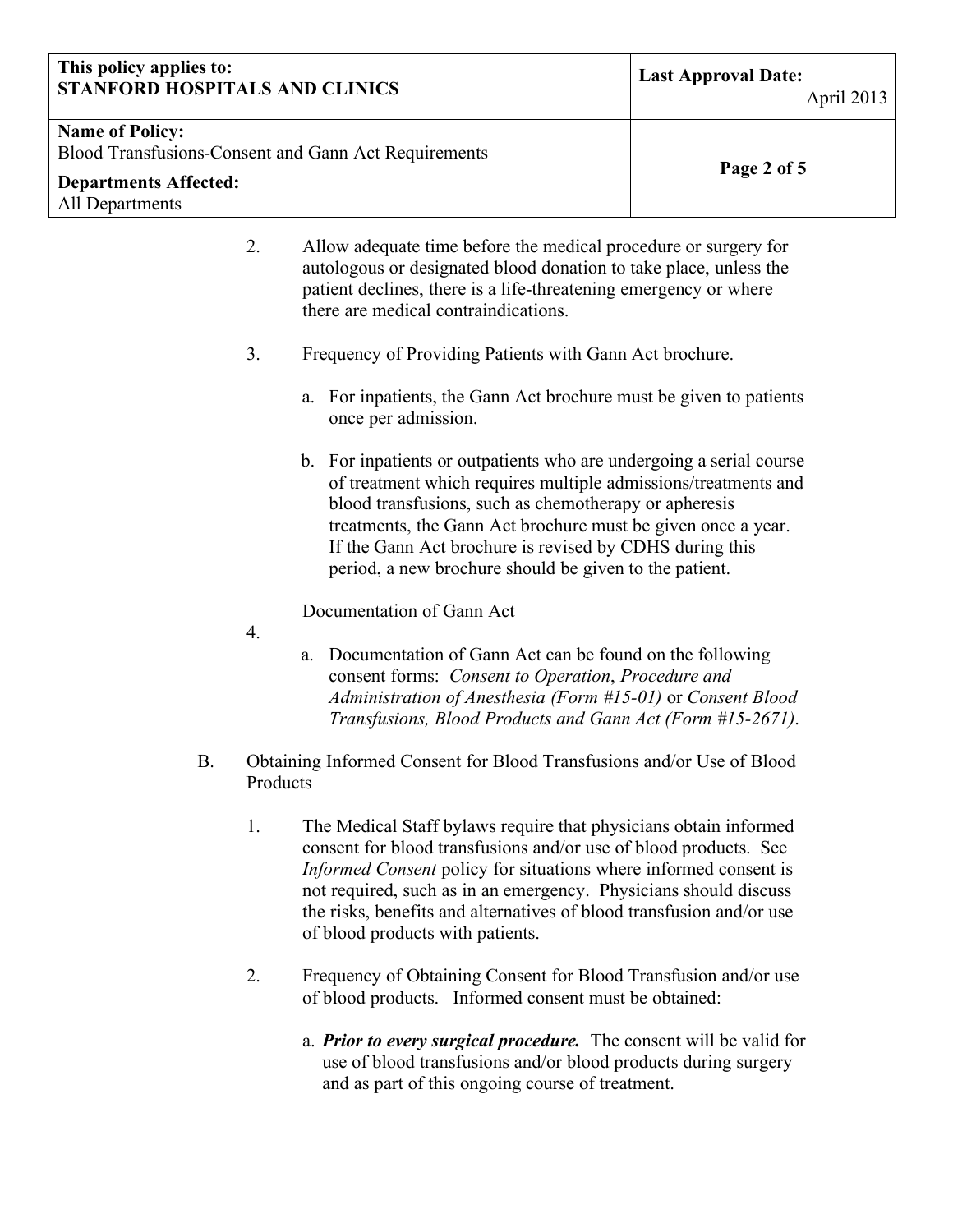#### **This policy applies to: STANFORD HOSPITALS AND CLINICS Last Approval Date:**

| <b>Name of Policy:</b>                               |             |
|------------------------------------------------------|-------------|
| Blood Transfusions-Consent and Gann Act Requirements |             |
|                                                      | Page 3 of 5 |

- **Departments Affected:** All Departments
- b. Each admission for non-surgical patients.
- c. Once per year for outpatients and inpatients undergoing medical procedures that require continued, ongoing transfusions or use of blood products.
- d. Whenever a patient's circumstances change such that they materially affect the nature of or the risk of the procedure.
- 3. Documentation of Informed Consent
	- a. Patients or their authorized healthcare decision- maker sign either the relevant consent forms as listed above at III. A. 4. a.
	- b. Included within physician medical record documentation of discussion.
- C. Patient Refusal to Consent for Blood Transfusion-See Blood Transfusion Refusal policy in the SHC Patient Care Manual for more information. In summary:
	- 1. Patients may refuse to consent for blood transfusion and/or use of blood products. If a patient refuses to consent for a blood transfusion and/or use of blood products, the patient documents this refusal by signing the *Refusal for Blood Transfusion* form (Form 15-19), or checking the refusal box on the *Consent Blood Transfusions, Blood Products and Gann Act* form (Form #15- 2671). The physician documents discussion in the medical record.
	- 2. For minors if the treating physician has determined that medical treatment is necessary to sustain life or prevent lifelong disability of a minor patient, and parents or legal guardians have been contacted and refuse to provide consent, the physician, in collaboration with a hospital social worker should immediately contact Child Protective Services (CPS) for consultation and possible court order.

### **IV. COMPLIANCE**

A. All workforce members including employees, contracted staff, students, volunteers, credentialed medical staff, and individuals representing or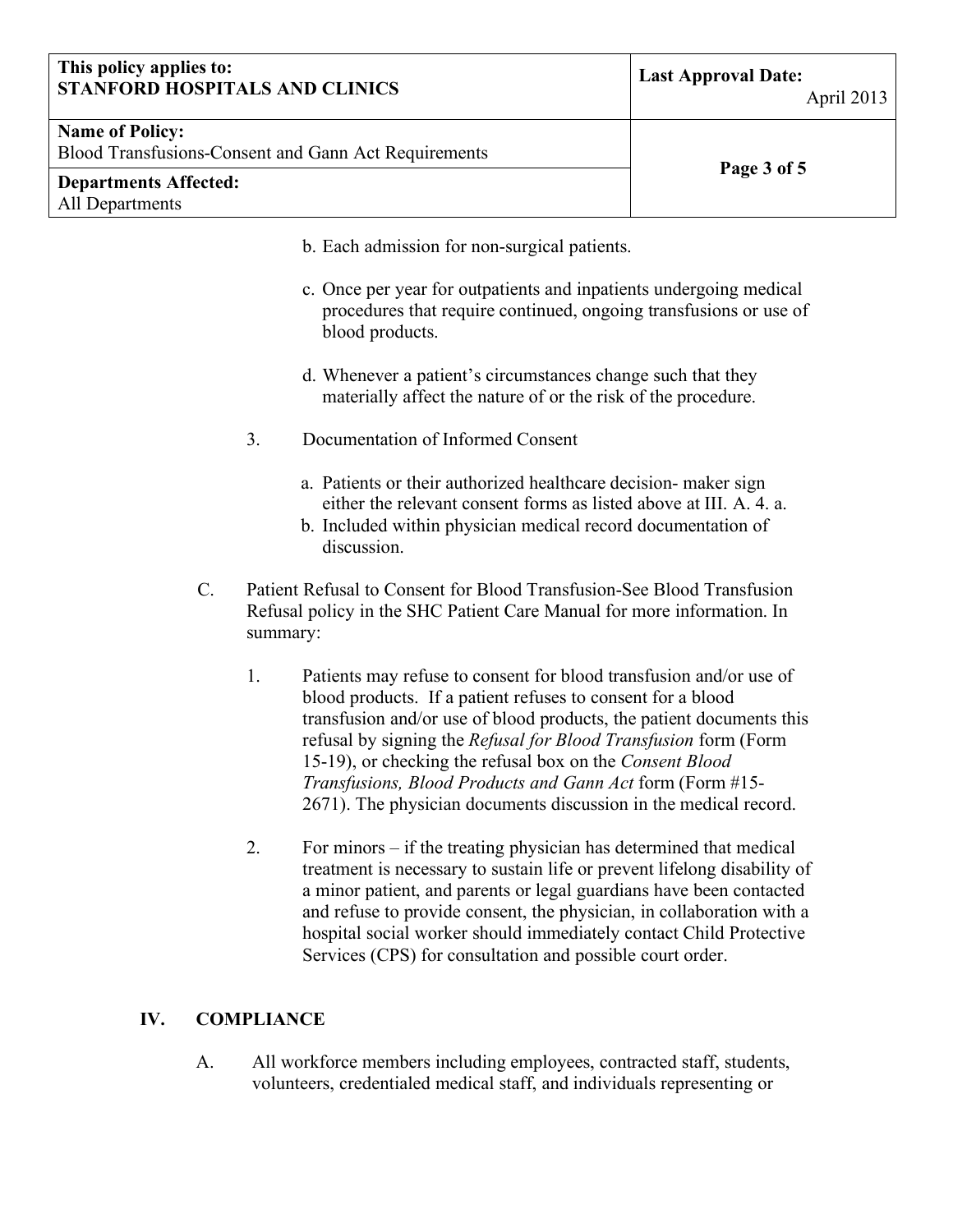| This policy applies to:<br><b>STANFORD HOSPITALS AND CLINICS</b>               | <b>Last Approval Date:</b><br>April 2013 |
|--------------------------------------------------------------------------------|------------------------------------------|
| <b>Name of Policy:</b><br>Blood Transfusions-Consent and Gann Act Requirements | Page 4 of 5                              |
| <b>Departments Affected:</b><br>All Departments                                |                                          |

engaging in the practice at SHC are responsible for ensuring that individuals comply with this policy.

B. Violations of this policy will be reported to the Department Manager and any other appropriate Department as determined by the Department Manager or in accordance with hospital policy. Violations will be investigated to determine the nature, extent, and potential risk to the hospital. Workforce members who violate this policy will be subject to the appropriate disciplinary action up to and including termination.

# **V. RELATED DOCUMENTS**

- A. Informed Consent*-* SHC Administrative Manual
- B. Health Care Decisions for Adult Patients Who Lack Capacity SHC
- Administrative Manual
- C. Health Care Decisions for Patients Who Lack Capacity and Lack Surrogates-
- SHC Administrative Manual
- D. Blood Transfusion Refusal-SHC Patient Care Manual
- E. Interpreter and Language Translation Services- SHC Administrative Manual

# **VI. DOCUMENT INFORMATION**

- A. Legal Authority/References
	- 1. Joint Commission Hospital Accreditation Manual 2012
	- 2. Health and Safety Code 1645
	- 3. California Hospital Association Consent Manual 2012
- B. Author/Original Date Risk Management, June 2007, March 2013
- C. Gatekeeper of Original Document Administrative Manual Coordinators and Editors
- D. Distribution and Training Requirements
	- 1. This policy resides in the Administrative Manual.